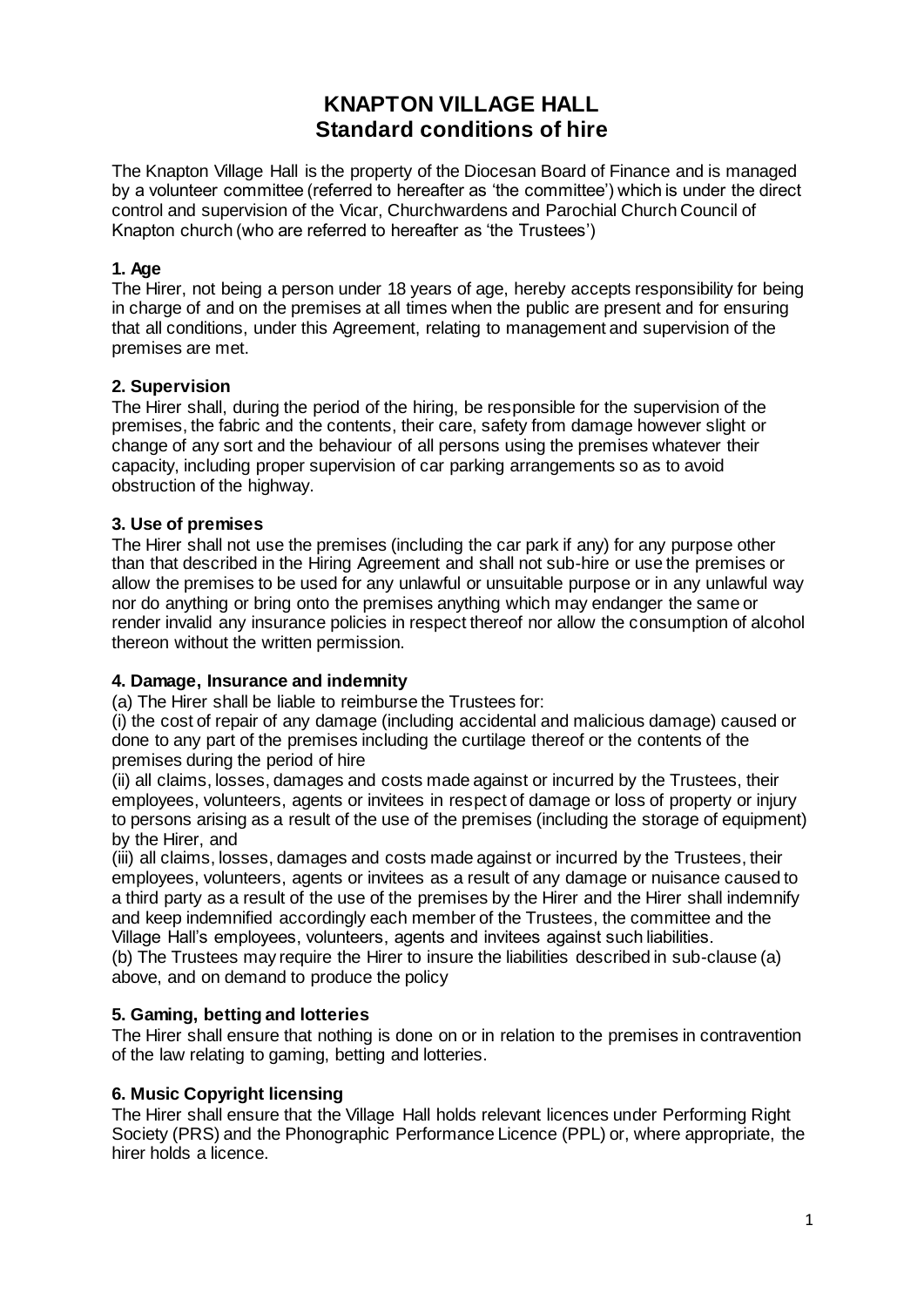# **7. Film**

Children shall be restricted from viewing age-restricted films classified according to the recommendations of the British Board of Film Classification. Hirers should ensure that they have the appropriate copyright licences for film.

# **8. Childcare Act 2006**

The Hirer shall ensure that any activities for children under eight years of age comply with the provisions of the Childcare Act 2006 and the Safeguarding Vulnerable Groups Act 2006 and only fit and proper persons who have passed the appropriate Criminal Records Bureau checks should have access to the children. Checks may also apply where children over eight and vulnerable adults are taking part in activities. The Hirer shall provide the village hall management committee with a copy of their CRB check and Child Protection Policy on request.

# **9. Public safety compliance**

The Hirer shall comply with all conditions and regulations made in respect of the premises by the Local Authority, the Licensing Authority, and the hall's Fire Risk Assessment or otherwise, particularly in connection with any event which constitutes regulated entertainment, at which alcohol is sold or provided or which is attended by children. The Hirer shall also comply with the hall's health and safety policy.

The Fire Service shall be called to any outbreak of fire, however slight, and details shall be given to the secretary of the management committee.

(a) The Hirer acknowledges that they have received instruction in the following matters: • The action to be taken in event of fire. This includes calling the Fire Brigade and evacuating the hall.

• The location and use of fire equipment. (Include diagram of location when handing over keys.)

• Escape routes and the need to keep them clear.

• Method of operation of escape door fastenings.

• Appreciation of the importance of any fire doors and of closing all fire doors at the time of a fire.

• Location of the first aid box.

(b) In advance of any activity whether regulated entertainment or not the Hirer shall check the following items:

• That all fire exits are unlocked and panic bolts in good working order.

• That all escape routes are free of obstruction and can be safely used for instant free public exit

• That any fire doors are not wedged open.

• That exit signs are illuminated.

• That there are no obvious fire hazards on the premises.

• That emergency lighting supply illuminating all exit signs and routes are turned on during the whole of the time the premises are occupied (if not operated by an automatic mains failure switching device).

# **10. Noise**

The Hirer shall ensure that the minimum of noise is made on arrival and departure, particularly late at night and early in the morning. The Hirer shall, if using sound amplification equipment, make use of any noise limitation device provided at the premises and comply with any other licensing condition for the premises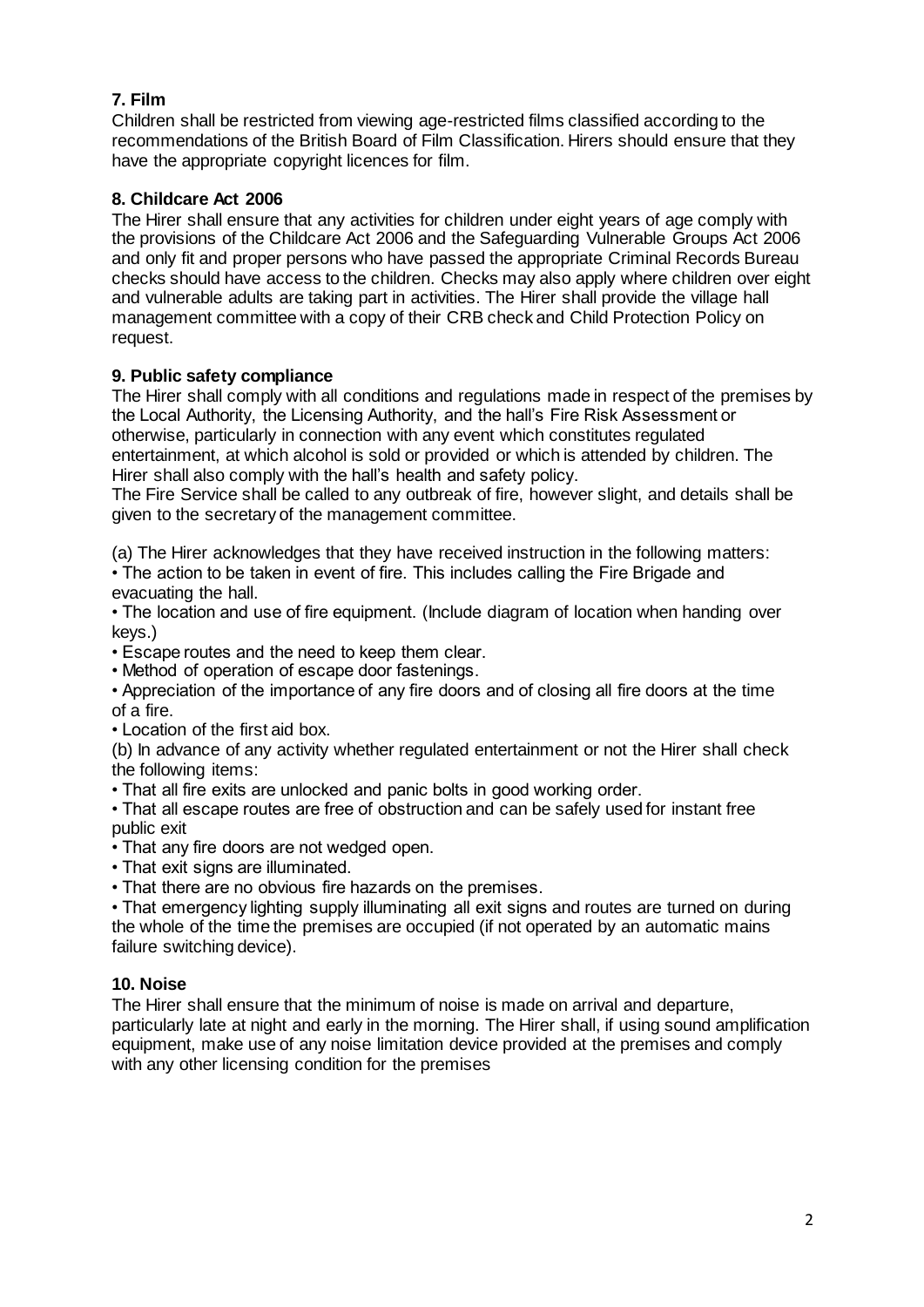# **11. Drunk and disorderly behaviour and supply of illegal drugs**

The Hirer shall ensure that in order to avoid disturbing neighbours to the hall and avoid violent or criminal behaviour; care shall be taken to avoid excessive consumption of alcohol. No illegal drugs may be brought onto the premises. Drunk and disorderly behaviour shall not be permitted either on the premises or in its immediate vicinity. Any person suspected of being drunk, under the influence of drugs or who is behaving in a violent or disorderly way shall be asked to leave the premises in accordance with the Licensing Act 2003.

## **12. Health and hygiene**

The Hirer shall, if preparing, serving or selling food, observe all relevant food health and hygiene legislation and regulations. In particular dairy products, vegetables and meat on the premises must be refrigerated and stored in compliance with the Food Temperature Regulations. The premises are/are not (delete as appropriate) provided with a small refrigerator

## **13. Electrical appliance safety**

The Hirer shall ensure that any electrical appliances brought by them to the premises and used there shall be safe, in good working order, and used in a safe manner in accordance with the Electricity at Work Regulations 1989. Where a residual circuit breaker is provided the Hirer must make use of it in the interests of public safety

### **14. Stored equipment**

The Trustees accept no responsibility for any stored equipment or other property brought on to or left at the premises, and all liability for loss or damage is hereby excluded. All equipment and other property (other than stored equipment) must be removed at the end of each hiring or fees will be charged for each day or part of a day at the hire fee per hiring until the same is removed.

### **15. Smoking**

The Hirer shall, and shall ensure that the Hirer's invitees, comply with the prohibition of smoking in public places provisions of the Health Act 2006 and regulations made hereunder. Any person who breaches this provision shall be asked to leave the premises. The Hirer shall ensure that anyone wishing to smoke does so outside and disposes of cigarette ends, matches etc. in a tidy and responsible manner, so as not to cause a fire.

### **16. Accidents and dangerous occurrences**

Any failure of equipment belonging to the village hall or brought in by the Hirer must also be reported **as soon as** possible. The Hirer must report all accidents involving injury to the public to a member of the committee **as soon as** possible and complete the relevant section in the village hall's accident book. Certain types of accident or injury must be reported on a special form to the Incident Contact Centre. The Booking Clerk will give assistance in completing this form and can provide contact details of the Incident Contact Centre. This is in accordance with the Reporting of Injuries, Diseases and Dangerous Occurrences Regulations 1995 (RIDDOR).

### **17. Explosives and flammable substances**

The hirer shall ensure that:

(a) Highly flammable substances are not brought into, or used in any part of the premises and that

(b) No internal decorations of a combustible nature (e.g. polystyrene, cotton wool) shall be erected without the consent of the management committee. No decorations are to be put up near light fittings or heaters